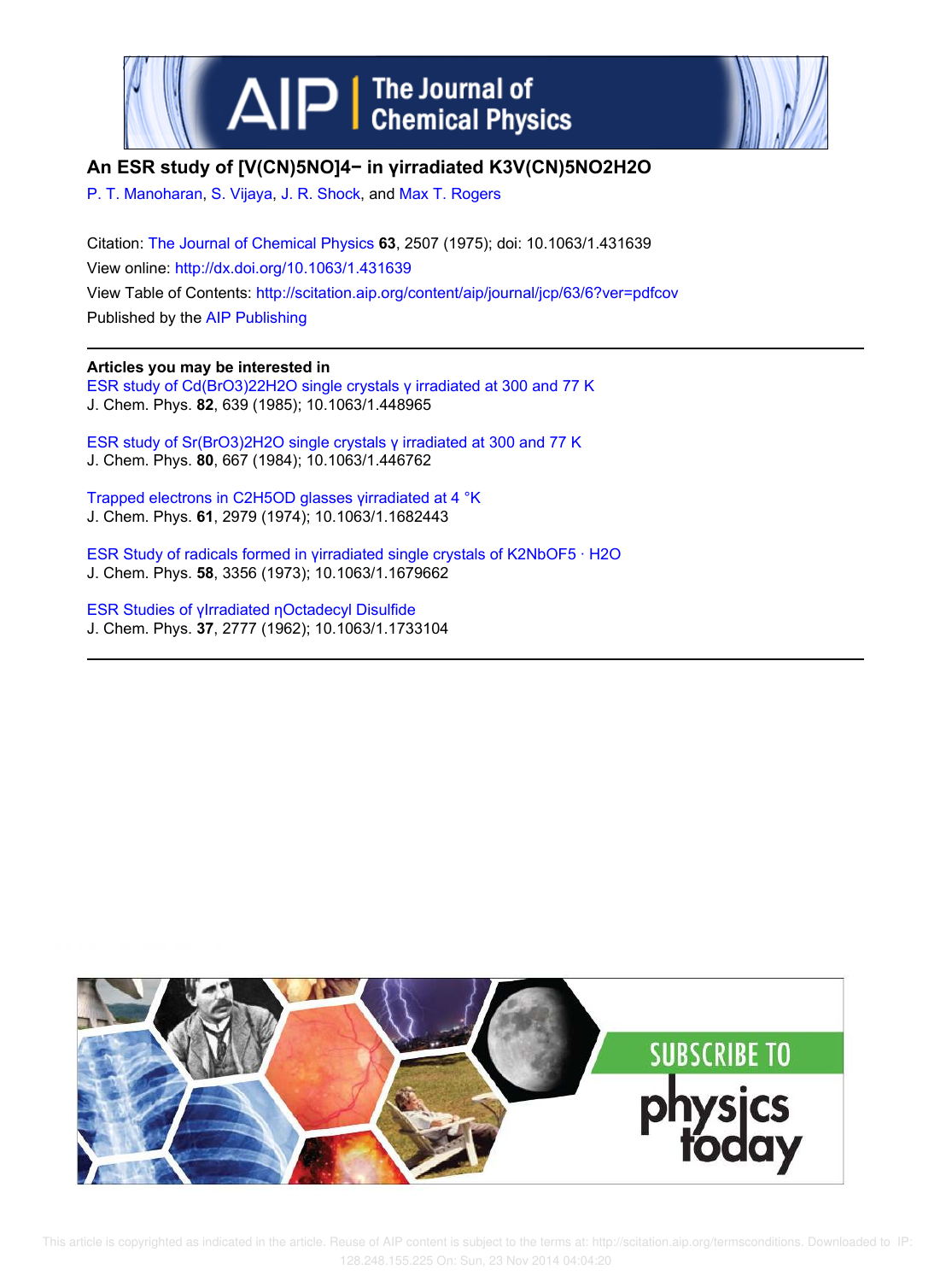# An ESR study of  $[V(CN)_5NO]^{4-}$  in  $\gamma$ -irradiated  $K_3 V(CN)_5NO \cdot 2H_2O$  \*

P. T. Manoharan and S. Vijaya

*Structural Chemistry Group, Indian Institute of Technology, Madras 600036, India* 

J. R. Shock and Max T. Rogers

*Department of Chemistry, Michigan State University, East Lansing, Michigan 48824*  (Received 3 September 1974)

An ESR study of electron damaged  $K_3V(CN)_5NO·2H_2O$  shows the presence of a  $d^5$  species  $V(CN)$ , NO<sup>4</sup> with the spin Hamiltonian parameters  $g_{\parallel} = 1.974$ ,  $g_{\perp} = 2.0007$ ,  $A(^{31}V) =$  $-116.03\times10^{-4}$  cm <sup>1</sup>, *B*  $(^{51}V) = -43.76\times10^{-4}$  cm<sup>-1</sup>, *A*  $(^{14}N) = -1.8\times10^{-4}$  cm<sup>-1</sup>, and *B*  $(^{14}N)$  $= -6.42 \times 10^{-4}$  cm<sup>-1</sup>. Results of a simplified semiempirical molecular orbital approach have been used to correlate the experimental spin Hamiltonian parameters of the isoelectronic *d* 5 series from vanadium to iron. In addition, the ligand hyperfine splittings due to <sup>14</sup>N have been explained on the basis of a configuration interaction mechanism.

## **INTRODUCTION**

Electronic structures of transition metal pentacyanonitrosyls have been fairly well established.<sup>1,2</sup> Of these, chromium and manganese form well-character $i$ zed  $d$ <sup>5</sup> complexes and their ESR spectra have been extensively studied.<sup>1-11</sup> Electronic structural information has been derived from the observed spin Hamiltonian parameters and, in general, is in accordance with the energy level scheme proposed by Manoharan and Gray<sup>1</sup> based on semiempirical molecular orbital methods. Recently, Bloom *et al. <sup>12</sup>*have identified the isoelectronic  $d^5$  complex  $[Fe(CN)_5NO]^T$  in  $\gamma$ -irradiated anhydrous  $Na<sub>2</sub>Fe(CN)<sub>5</sub>NO$  making use of the expected variations in the spin Hamiltonian parameters in the isoelectronic sequence. Of the first row transition metal ions, vanadium also forms a pentacyanonitrosyl complex<sup>13</sup>  $V(CN)_{5}NO^{3}$ , but a stable  $d^{5}$  ion has not been reported and attempts in these laboratories to prepare it have met with failure. We report here, however, an ESR study of a  $d^5$  pentacyanonitrosyl of vanadium produced by irradiation damage of the vanadium (I) salt  $K_3V(CN)_5NO \cdot 2H_2O$ . We also attempt to explain the electronic structures in the  $d^5$  isoelectronic sequence of pentacyanonitrosyls from vanadium to iron and to account for the observed spin densities on the nitrogens.

## **EXPERIMENTAL**

Potassium pentacyanonitrosyl vanadate (I),  $K_3V(CN)$ <sub>5</sub>NO  $\cdot$  2H<sub>2</sub>O, was prepared by the method of Griffith *et al.*<sup>13</sup> The orange crystalline powder was dried and irradiated using either the 1 meV electron beam of aGE resonant transformer or a  $^{60}$ Co  $\gamma$ -ray source. ESR spectra were obtained at X-band using Varian V -4500 and Varian E-4 spectrometers. Measurements were made both at 77°K and at room temperature. All attempts to grow single crystals of suitable size for ESR work failed and it was also found that the aqueous solution of the complex tended to decompose with time.

#### **RESULTS**

The X-band ESR spectrum of electron irradiated  $K_3 V(CN)_5 NO \cdot 2H_2 O$  at 77°K is shown in Fig. 1. The room temperature spectrum was identical, as were the spectra obtained on  $\gamma$ -irradiation of the powder, except that the resolution appeared to be somewhat better for the electron damaged complex.

The general features of the spectrum are characteristic of an axially symmetric, randomly oriented  $S=\frac{1}{2}$ system with parallel and perpendicular sets of hyperfine lines from interaction with the  $51V$  nucleus, as described by the spin Hamiltonian<sup>14</sup>

$$
\mathcal{H} = \beta [g_{\parallel} H_{z} S_{z} + g_{\perp} (H_{x} S_{x} + H_{y} S_{y})] + A I_{z} S_{z} + B (I_{x} S_{x} + I_{y} S_{y}) \n+ Q' [I_{z}^{2} - \frac{1}{3} I (I+1)] , \qquad (1)
$$

where  $g_{\parallel}$ ,  $g_{\perp}$ ,  $A$ , and  $B$  are the principal values of the  $g$ and  $51V$  hyperfine interaction tensors for a system with axial symmetry and *Q'* is the quadrupole coupling constant for the vanadium nucleus. These parameters were obtained by use of the usual second-order  $\text{expressions}^{14}$ : *Q'* is small and was neglected.

The perpendicular vanadium hyperfine lines were further resolved into equal intensity triplets arising from interaction of the unpaired electron with the single nitrogen nucleus of the NO ligand. The  $^{14}N$  superhyperfine splitting is of the order of  $6.8$  G as expected for a  $d^5$  $complex.$ <sup>1-12</sup> The parallel part of the spectrum did not show any further resolution but a reasonable estimate of the 14N superhyperfine splitting was obtained from the linewidths of the parallel vanadium lines. Neither spectral abnormalities nor spectra due to additional vanadium-containing species were observed. The measured spin Hamiltonian parameters of the paramagnetic species produced by irradiation are listed in Table I.

#### **DISCUSSION**

The pentacyanonitrosyl of vanadium prepared by Griffith *et al.*<sup>13</sup> was assigned the formula  $K_5V(CN)_5NO \cdot H_2O$ by them and, accordingly, the electronic spectra were interpreted by Manoharan and Gray<sup>2</sup> as arising from a  $d^6$ (NO<sup>+</sup>) configuration. Subsequently the crystal structure determination<sup>15</sup> showed that the correct formula was  $K_3 V(CN)_5 NO \cdot 2H_2O$ , giving it a  $d^4 (NO^+)$  configuration. A different assignment for the electronic spectra of this complex is therefore required.

The paramagnetic species produced in this investiga-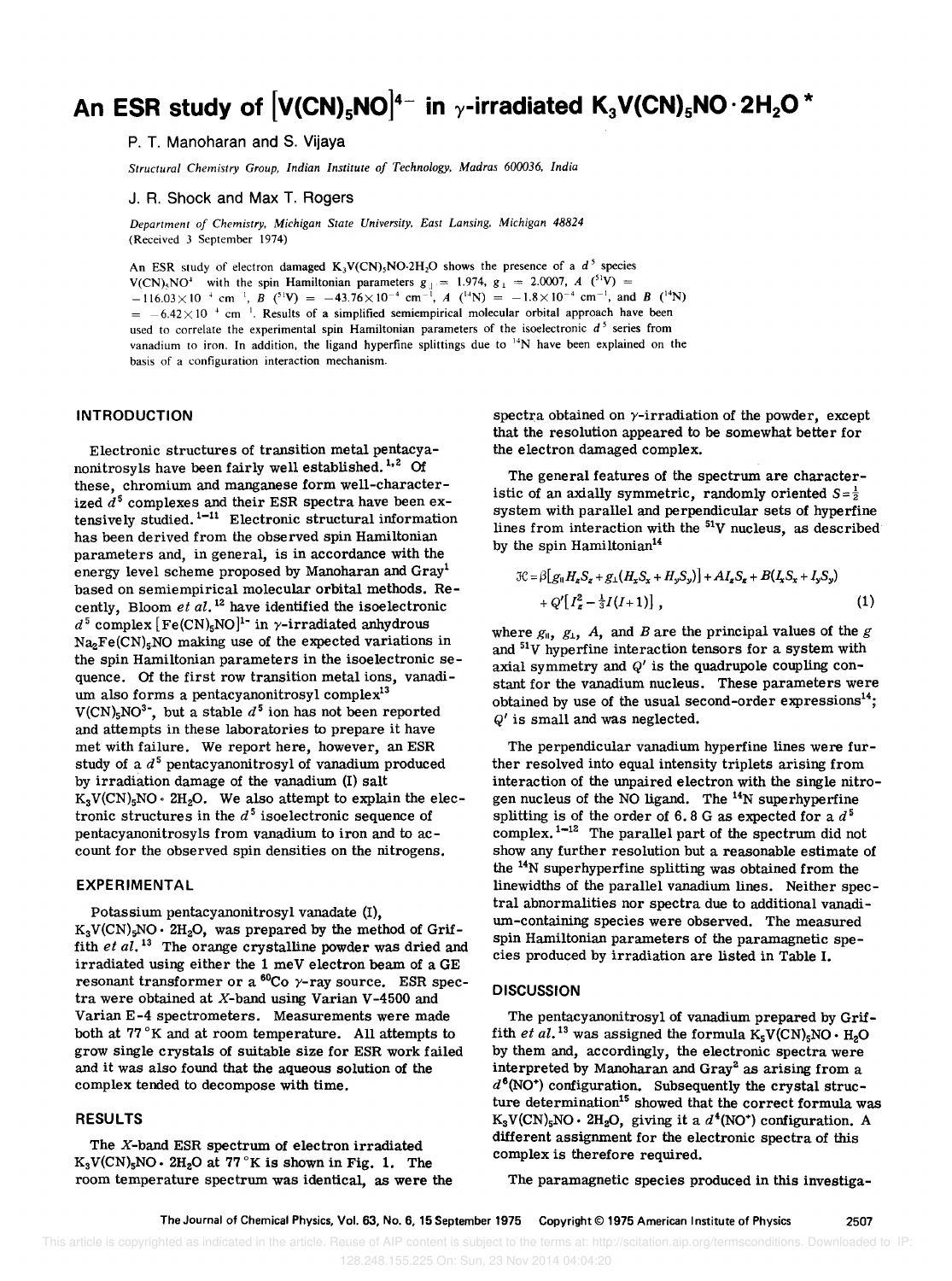

FIG. 1. (a)  $X$ -band ESR spectrum of electron irradiated polycrystalline  $K_3 V(CN_5NO \cdot 2H_2O$ . The arrows indicate the eight lines of the parallel component. (b) The central portion of the above spectrum expanded to show the perpendicular component with resolved nitrogen superhyperfine structure.

tion by electron or  $\gamma$  irradiation of  $K_3 V(CN)_5 NO \cdot 2H_2 O$ appears to be the complex ion  $V(CN)_5NO^{4-}$  with configuration  $d^5(NO^*)$ . This identification is based on comparison of the observed *g*,  $A^{(51}V)$ , and  $A^{(14}N)$  tensors with those reported for the known isoelectric  $d^5(NO^+)$  ions  $Cr(CN)_5\text{NO}^{3-}$ , Mn(CN)<sub>5</sub>NO<sup>2</sup>-, and Fe(CN)<sub>5</sub>NO<sup>1</sup>-. The values we observe for the vanadium species fit into the sequence and complete the series from vanadium to iron as shown in Table I. The unpaired electron, by analogy with the isoelectronic chromium and manganese complexes,<sup>2</sup> will therefore have the odd electron in the  $2b_2$ orbital with ground state  ${}^2B_2$ .

Calculation of the molecular orbital coefficients in terms of the spin Hamiltonian parameters is extremely difficult for this case. The relevant equations have been given by Manoharan and Gray<sup>2</sup> for the chromium and manganese complexes based on the ordering of energy levels which they obtained<sup>1</sup> and including only the most important excitations. Neglecting some less important terms the following simplified versions of their expressions may be written:

$$
g_{\parallel} = 2.0023 - \frac{8\lambda(\beta_1^* \beta_2^*)^2}{\Delta E(2b_2 - 3b_1)} + \frac{8\lambda(\beta_1 \beta_2^*)^2}{\Delta E(1b_1 - 2b_2)} , \qquad (2)
$$

$$
g_{\perp} = 2.0023 - \frac{2\lambda(\beta_2^* \epsilon^*)^2}{\Delta E(2b_2 - 7e)} + \frac{2\lambda(\beta_2^* \epsilon)^2}{\Delta E(6e - 2b_2)}, \qquad (3)
$$

$$
A = P[-(\beta_2^*)^2(\frac{4}{7}+\kappa) + (g_1-2.0023) + \frac{3}{7}(g_1-2.0023)] , \quad (4)
$$

$$
B = P[(\beta_2^*)^2(\frac{\alpha_2}{7} - \kappa) + \frac{11}{14}(g_1 - 2.0023)],
$$
\n(5)

where  $\beta_1^*, \beta_2^*$ , and  $\epsilon^*$  are the metal coefficients in the antibonding molecular orbitals  $3b_1$ ,  $2b_2$ , and  $7e$ , and  $\beta_1$ and  $\epsilon$  are the coefficients corresponding to the orbitals  $1b_1$  and  $6e$ , respectively;  $\lambda$  is the spin-orbit coupling constant;  $P = 2g_n \beta_n \beta_e \langle r^{-3} \rangle_{3d}$ ; and *K* is the Fermi contact interaction constant. The  $g$  values for all the  $d^5$  nitrosyls are close to the free spin value as a result of the opposing spin-orbit coupling contributions involving excited states with electron transitions and hole transitions.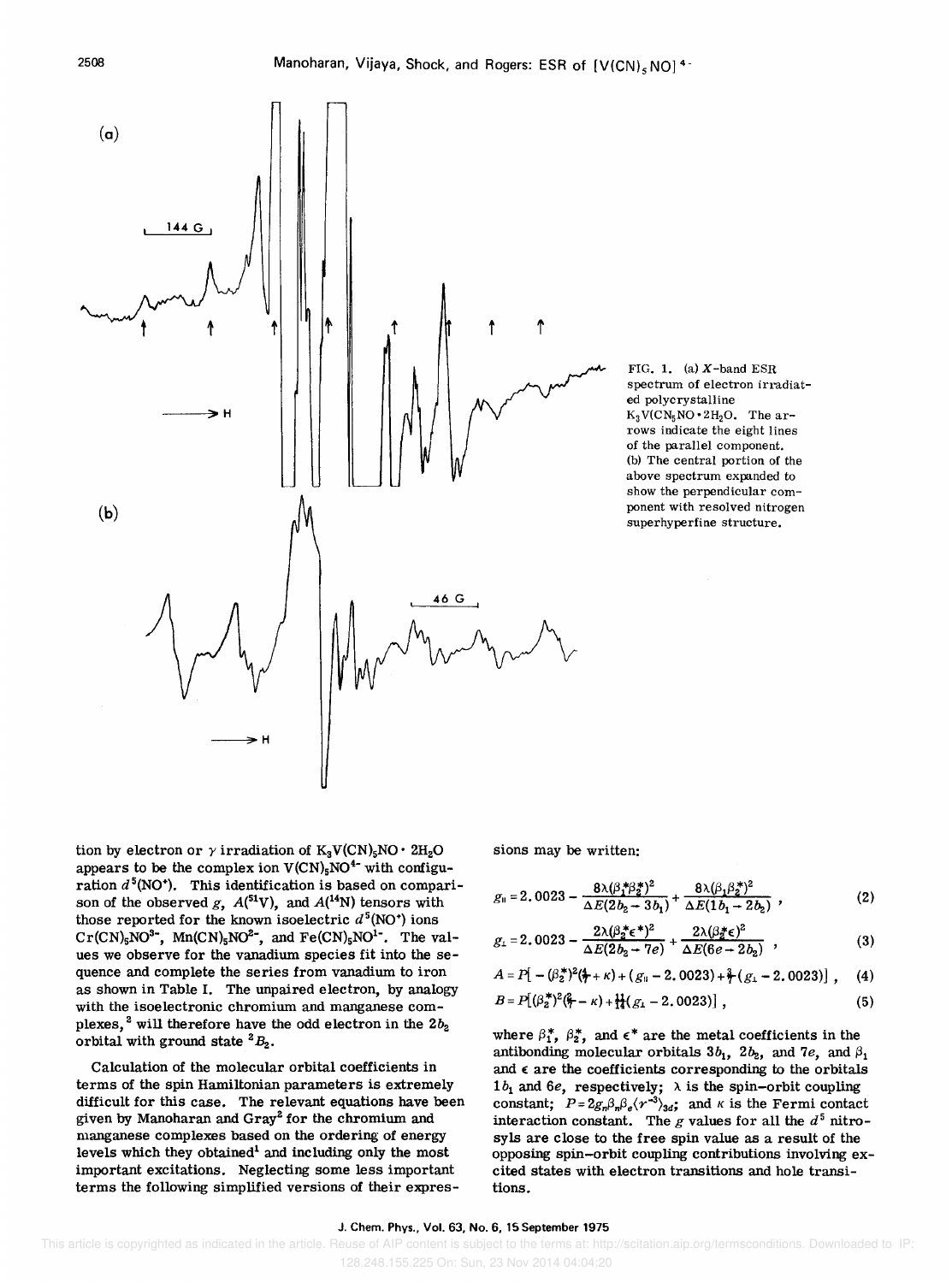|                                   | $V(CN)$ <sub>5</sub> NO <sup>4</sup> |                    | $Cr(CN)_5NO^{3-}$ |                    | $Mn(CN)_{5}NO^{2-}$ |       | $Fe(CN)_{5}NO^{1-}$                                                      |                    |
|-----------------------------------|--------------------------------------|--------------------|-------------------|--------------------|---------------------|-------|--------------------------------------------------------------------------|--------------------|
|                                   | Obs.                                 | Calc. <sup>2</sup> | Obs <sup>b</sup>  | Calc. <sup>c</sup> | Obs. <sup>b</sup>   | Calc. | Obs.                                                                     | Calc. <sup>2</sup> |
| $g_{\scriptscriptstyle\parallel}$ | 1.974                                | 1.961              | 1,972             | 1.987              | 1.992               | 2.000 | 2.014                                                                    | 1.983              |
| 81                                | 2.007                                | 1.995              | 2.004             | 2,004              | 2,031               | 2.022 | 2.072                                                                    | 2.078              |
| $g_{\rm av}$                      | 1.996                                |                    | 1.994             |                    | 2.018               |       | 2.053                                                                    |                    |
| $A(M)^d$                          | $-116.03$                            | $-101.6$           | 30.75             |                    | $-148.8$            |       | $\bullet\bullet\bullet$                                                  | $-17.7$            |
| B(M)                              | $-43.76$                             | $-36.8$            | 11.14             |                    | $-34.7$             |       | $\bullet\hspace{0.4mm}\bullet\hspace{0.4mm}\bullet\hspace{0.4mm}\bullet$ | $+3.5$             |
| $A(^{14}N)$                       | $(-) 1.84$                           |                    | $-2.66^{\circ}$   |                    | $(-) 1.78$          |       | $(-)1.84$                                                                |                    |
| $B({}^{14}N)$                     | $(-) 6.42$                           |                    | $-6.64^{\circ}$   |                    | $(-)$ 4.5           |       | $(-)2, 75$                                                               |                    |
| $A_s(^{14}N)_{obs}$               |                                      |                    | $-4.90^{t}$       |                    |                     |       |                                                                          |                    |
| Ref.                              | This work                            |                    | 2,4               |                    | 2,6                 |       | 7                                                                        |                    |

TABLE I. Experimental and calculated spin Hamiltonian parameters for isoelectronic  $d^6$  pentacyanonitrosyJs.

<sup>a</sup>Calculated in this investigation.

bOther experimental values are in Refs. 3-12 for  $Cr(CN)5NO^{2-}$  and  $Mn(CN)5NO^{2-}$ .

cCalculated values from Reference 2.

 $d$ All hyperfine splitting values are in units of  $10^{-4}$  cm<sup>-1</sup>.

 $^{\circ}$ The signs have been determined experimentally (see Refs. 6 and 8).

fReference 4.

We feel that no useful purpose would be served in attempting to calculate the molecular orbital parameters from the ESR data using Eqs.  $(2)-(5)$  since the molecular orbitals are quite involved.  $1.2$  However, as has been pointed out by Manoharan and Gray,<sup>2</sup> it may be worthwhile to use these equations to correlate the experimental spin Hamiltonian parameters with a set calculated using the MO coefficients and transition energies obtained from a semiempirical calculation. For this purpose we have performed the same type of Wolfsberg-Helmholz MO calculation on  $V(CN)_5NO^{4-}$  and  $Fe(CN)_5NO^{1-}$ , as employed by Manoharan and Gray<sup>2</sup> for  $Cr(CN)_5NO^{3-}$ and  $\text{Mn}(\text{CN})_5 \text{NO}^2$ , so that the entire series of  $d^5$  pentacyanonitrosyls may be compared. The wavefunctions for  $V^0$  and  $Fe^{2+}$  employed were those of Richardson  $et$ al.<sup>16</sup> The MO coefficients and transition energies obtained from the calculations were substituted into Eqs.  $(2)$ - $(5)$  to obtain the calculated spin Hamiltonian parameters shown in Table I. The *P* values used were those for  $V^0$  and  $Fe^{2+}$  from McGarvey,  $^{17}$  the spin-orbit coupling constants ( $\lambda = 85.7$  cm<sup>-1</sup> for V<sup>0</sup> and  $\lambda = 345$  cm<sup>-1</sup> for  $\mathbf{F}e^{2\star}$ ) were from Dunn, <sup>18</sup> and the Fermi contact constants *K* were calculated from the expression  $A_{1so} = -PK$ , where  $A_{iso}$  is the isotropic hyperfine interaction obtained by averaging the anisotropic values. In the case of iron no hyperfine splittings have been reported and *K* was therefore estimated as O. 2 by extrapolation from the values 0.79, 0.6, and 0.39 obtained for V, Cr, and Mn.

Although valid criticisms have been raised against the Wolfsberg-Helmholz procedure, <sup>19-22</sup> the salient features of some of the ground and excited state properties of transition metal complexes can often be obtained by this method, particularly for an isoelectronic sequence. As shown in Table I, the observed ordering of the *g* and metal hyperfine splitting values is reproduced reasonably well by the values calculated here, particularly considering the simplicity of the MO calculation and the approximations involved in using Eqs.  $(2)-(5)$ .

We may compare the covalency, as measured by the transfer of spin density from the metal  $d_{xy}$  orbital, in VO(CN)<sup>3-</sup> and V(CN)<sub>5</sub>NO<sup>4-</sup>, where each has a <sup>2</sup> $B_2$  ground state. Decomposing the  $51V$  hyperfine interaction tensors for each in the usual way, we obtain  $A_{iso} = -77.16$  $\times 10^{-4}$  cm<sup>-1</sup>,  $A_{\text{aniso}}({}^{51}V) = -59.9 \times 10^{-4}$  cm<sup>-1</sup> for using the data of Kuska and Rogers, <sup>23</sup> and  $A_{180} = -67.8$ <br> $\times 10^{-4}$  cm<sup>-1</sup>,  $A_{\text{aniso}}({}^{51}V) = -48.2 \times 10^{-4}$  cm<sup>-1</sup> for V(CN)<sub>5</sub>NO<sup>4-</sup>. Values of  $f_{4xy} = (-59.6 / -73.6) \times 100 = 81\%$  for and  $f_{d_{xy}} = (-48.2 - 70.7) \times 100 = 68\%$  for V(CN)<sub>5</sub>NO<sup>4-</sup> are then obtained using the Hartree-Fock values  $A_{\text{aniso}}^0$  $=70.67$  and  $-73.63 \times 10^{-4}$  cm<sup>-1</sup> for the charge states  $V^0$ and  $V^{*2}$ , respectively.<sup>24</sup> Although the formal charge on vanadium in  $VO(CN)_5^{3-}$  is 4+, the effective charge is probably closer to 2+, while a formal charge of zero for  $V(CN)_{5}NO^{4-}$  appears to be reasonable. The covalency is therefore somewhat larger in the case of  $V(CN)_{5}NO^{4-}$ .

The unpaired electron of  $V(CN)_{5}NO^{4-}$  is in the  $2b_{2} MO$ ; hence, the unpaired spin density cannot be placed directly on <sup>14</sup>N of nitric oxide, since the nitrogen orbitals do not contribute to the *2bz* linear combination. However, the hyperfine interactions of the unpaired electron in the nitrogen orbitals  $(A_s, A_{\rho_a}, A_{\rho_a})$  may be explained by a configuration interaction mechanism.<sup>25</sup> Appropriate excited state configurations are obtained by the promotion of an electron from a filled bonding orbital to an unfilled antibonding orbital of the same symmetry. Since 2s and  $2p_{\sigma}$  orbitals of nitric oxide span the  $a_1$  representation, excited states to be considered are of the type  $\cdots$   $(na_1^b)^2 \cdots (2b_2)^1 \cdots (na_1^b)^1 \cdots (2b_2)^1 (5a_1)^1$ , where *n* will be lower than 5 since  $5a_1$  is the first unfilled anti-

TABLE II. Values of  $f_{p_*}$  and  $\Delta E(6e-7e)$  in  $d^5$  $M(CN)$ <sub>5</sub>NO<sup>n</sup> ions.

| Complex                                 | $f_{p_{\pi}}^{(14)}$ N)<br>percent | $\Delta E(6e-7e)$<br>$(in cm-1)$ |
|-----------------------------------------|------------------------------------|----------------------------------|
| $V(CN_5NO4$                             | 8.0 <sup>2</sup>                   | 14.300 <sup>b</sup>              |
| $Cr(CN)_{5}NO^{3-}$                     | 7.3                                | 22 200°                          |
| $Mn(CN)$ <sub>5</sub> NO <sup>2</sup> - | 3.9                                | 25960°                           |

<sup>a</sup>Using Hartree-Fock values of  $A^0_{\text{aniso}}$  from Ref. 24. bCalculated value using Wolfsberg-Helmholz approximations.

cExperimental value as assigned in Ref. 2.